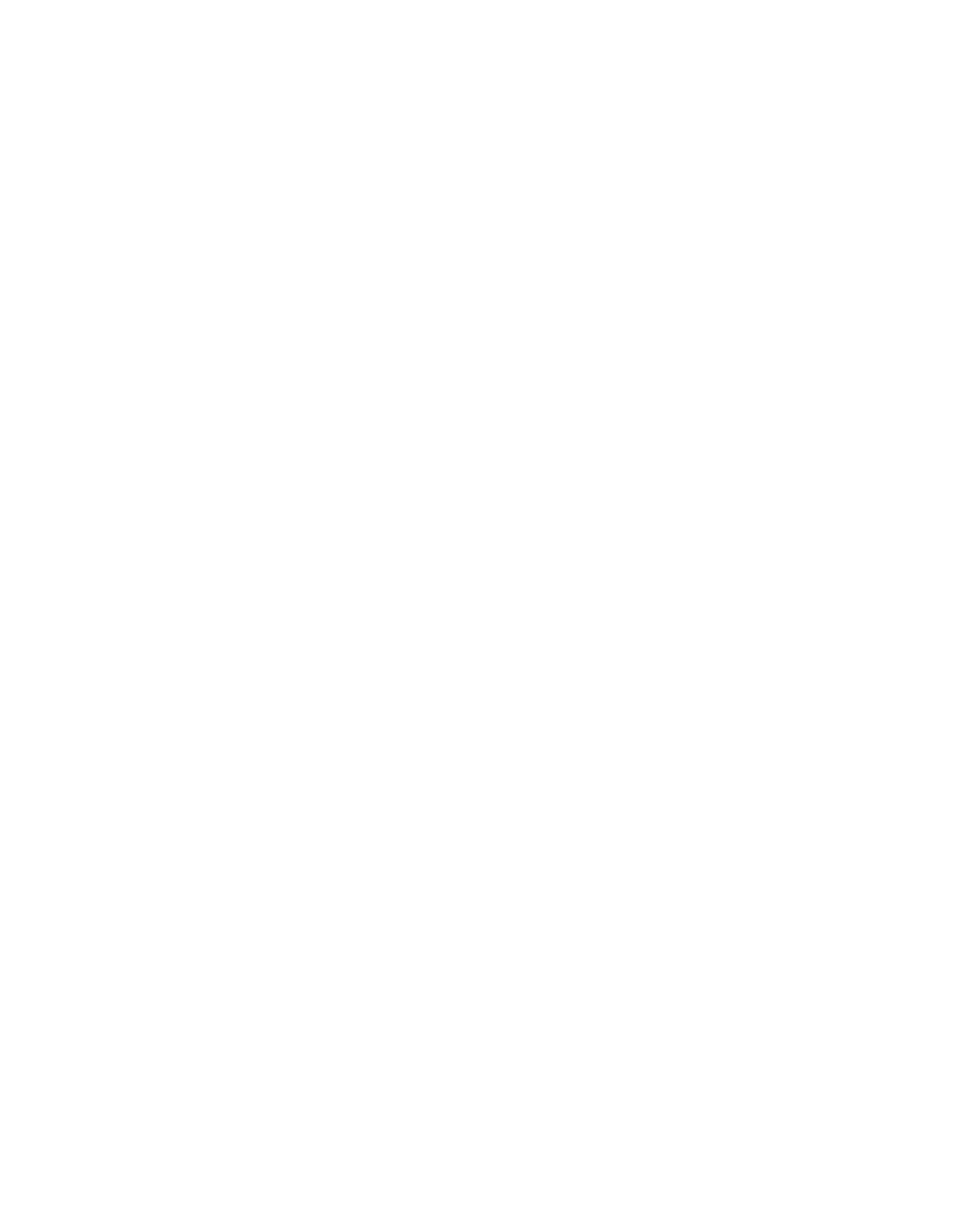### **CONTENTS**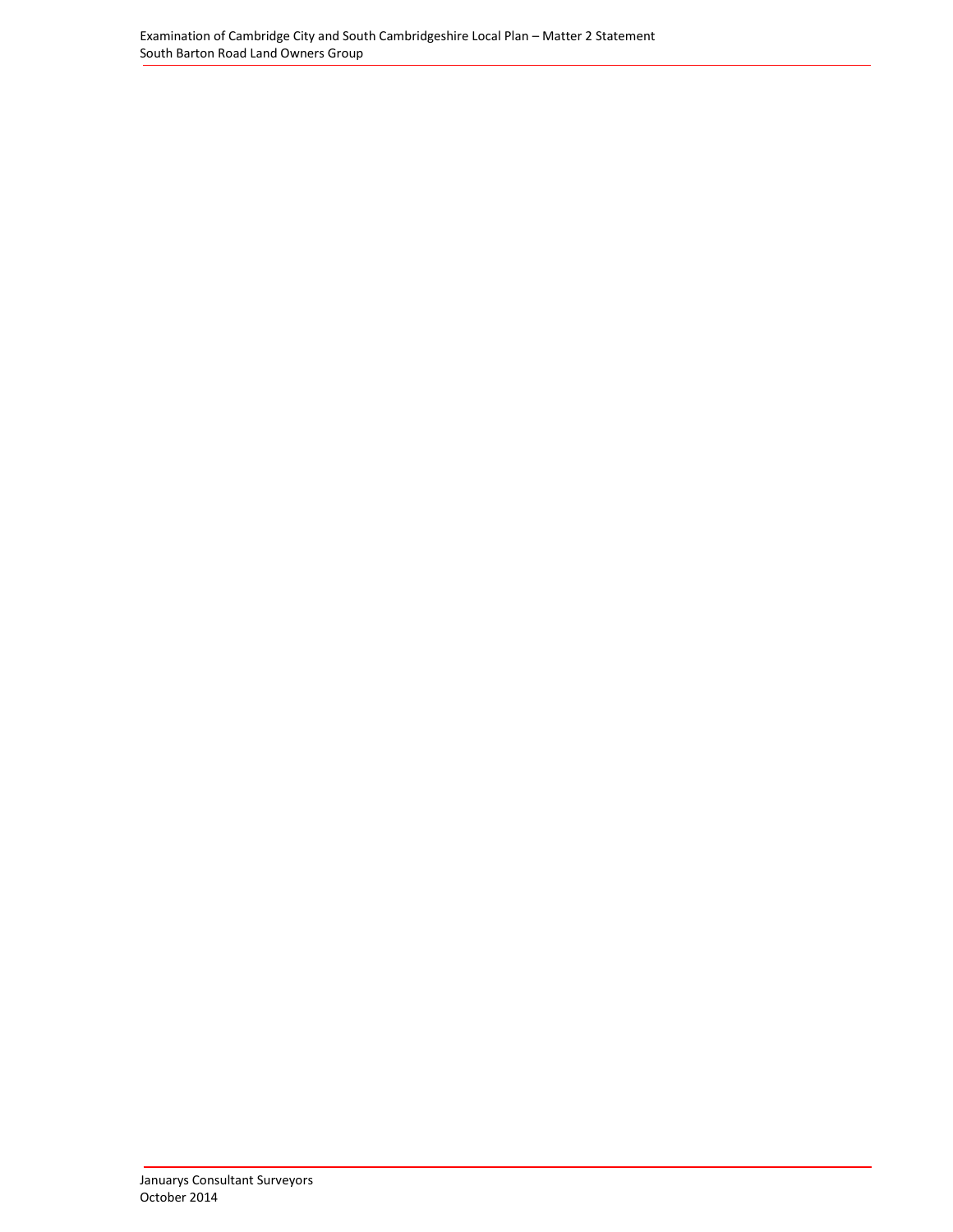### <span id="page-4-0"></span>**1. INTRODUCTION**

- 1.1 This Statement has been prepared by Januarys on behalf of the South Barton Road Land Owners Group (South BRLOG) to the Local Plan Examinations for Cambridge City and South Cambridgeshire. South BRLOG comprises four landowners, as follows: Corpus Christi College, King's College, Queens' College, and Selwyn College. The four landowners are like-minded organisations that take a long term approach to development and retain an interest in the ownership and management of their sites. The landowners want Cambridge to continue to be a successful place. South BRLOG owns land to the South of Barton Road which is on the south western built-up edge of Cambridge. It is currently located within the Green Belt. The site is wholly within the administrative boundary of South Cambridgeshire District Council. In October 2013 representations were submitted on behalf of South BRLOG to draft South Cambridgeshire Local Plan (Draft SCLP).
- 1.2 The South BRLOG representations to Draft SCLP were supported by the following technical documents: Ecological Appraisal; Initial Landscape & Visual Appraisal; Response to review of the Inner Green Belt Boundary Study; Transport Submission; Flood Risk Assessment; Initial Archaeological Overview; and Housing Requirements Study. Where relevant we will refer to the findings of these previous studies and our original representations.
- 1.3 We have separately promoted land to the North of Barton Road through draft Cambridge Local Plan (Draft CLP2014) and Draft SCLP for the North Barton Road Land Owners Group (North BRLOG).
- 1.4 We are aware that there is agreement between the landowners of three potential development sites on the western edge of Cambridge between Madingley Road, Barton Road and the M11; University of Cambridge, St John's College, and North BRLOG. The landowners agree that a co-ordinated development could be delivered in the area to the north of Barton Road. If the land in the area to the north of Barton Road is released from the Green Belt and allocated for development in Draft CLP2014 and Draft SCLP, it would be appropriate to identify Land to the South of Barton Road as 'safeguarded land' to meet future development needs beyond the plan period.
- 1.5 In our previous representations to Draft SCLP we requested the following changes to the overarching development strategy:

*We request that the development strategy is amended to identify additional land on the edge of Cambridge to meet objectively assessed housing needs. A comprehensive review of the Green Belt boundary should be undertaken, based on meeting those development needs. We request that Land to the South of Barton Road is identified as safeguarded land to meet longer term development needs beyond the plan period.*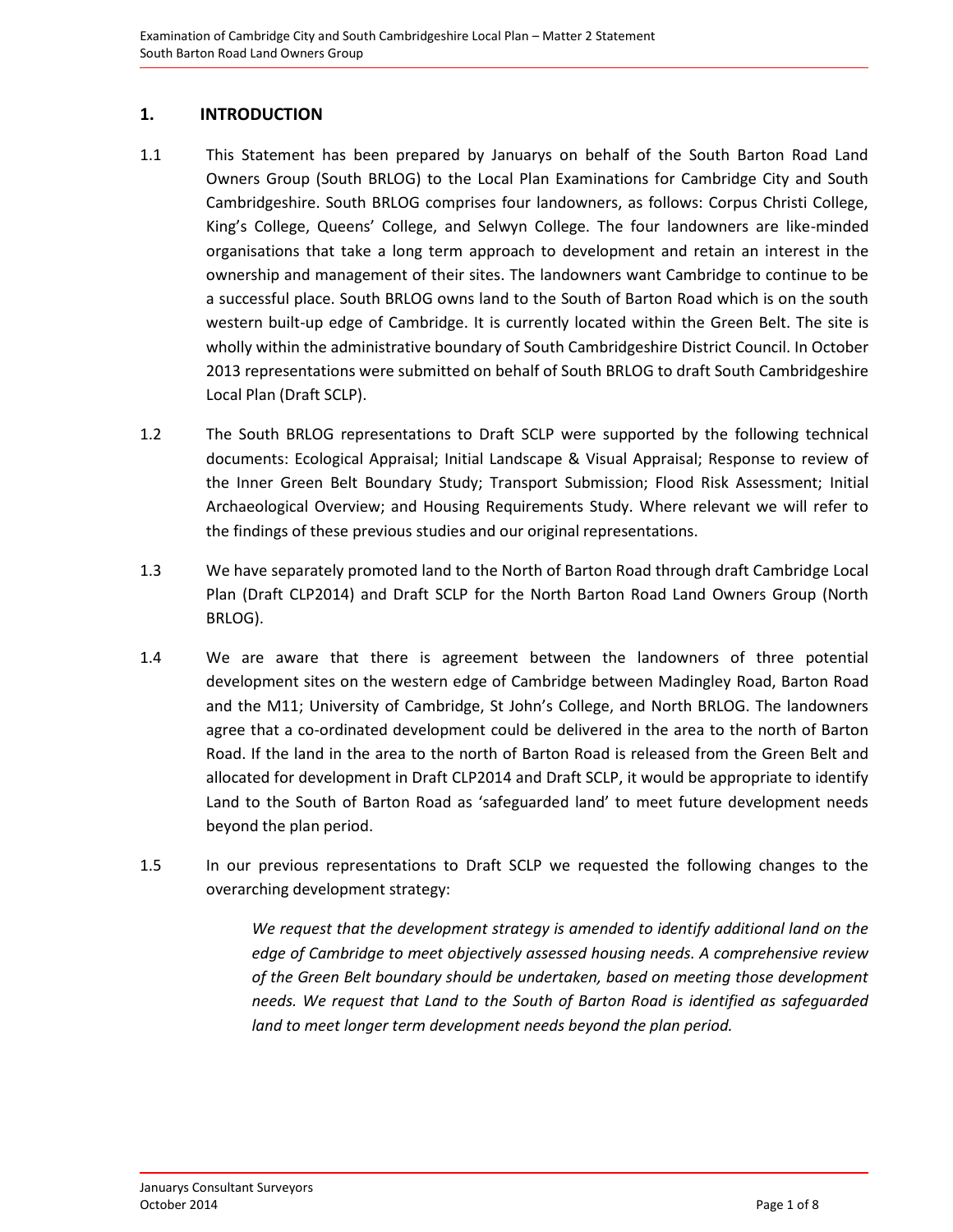### **2. MATTER 2 – OVERALL SPATIAL VISION & GENERAL ISSUES**

- **a. Is the overarching development strategy, expressed as the preferred sequential approach for new development, soundly based and will it deliver sustainable development in accordance with the policies of the National Planning Policy Framework?**
- 2.1 The overarching development strategy is set out in Policy S/6 of Draft SCLP. The joint spatial approach is explained in Paragraphs 2.14 to 2.17 of Draft SCLP.
- 2.2 We commented on the development strategy in Section 7 of our Draft SCLP Representations Reports. We commented on Policy S/6 (of Draft SCLP) in Paragraphs 9.27 to 9.34 of our SCLP Representations Report.
- 2.3 The Plans have given inadequate weight to the assessment of sustainability matters in the Sustainable Development Strategy November 2012 [Doc Ref. RD/Strat/040]. This identified the significant sustainability advantages of locating development on the edge of Cambridge. The sole reason that additional land on the edge of Cambridge has not been selected for development or for 'safeguarded land' is the Green Belt designation. The Councils have inappropriately treated this as a factor which overrides all other sustainability considerations, irrespective of how they balance. The development strategy has therefore been driven by a single issue at the expense of other key planning considerations.
- 2.4 This has resulted in an overall development strategy which is unsound because:
	- a. it fails to consider all three dimensions of sustainable development jointly and simultaneously (NPPF Paras. 7 and 8);
	- b. it is contrary to the core planning principles (NPPF Para.17);
	- c. it does not support the economy of Cambridge, which has an international reputation, in that research facilities and high technology companies want to locate within or as close to the City as possible (NPPF Paras. 19 and 20);
	- d. it fails to promote future travel by sustainable modes of transport (NPPF Para. 30); and,
	- e. it will not deliver even on its own limited objectives in terms of housing need.
- 2.5 The planning strategy put in place by the Regional Planning Guidance for East Anglia (RPG6) in 2000 and the Cambridgeshire & Peterborough Structure Plan in 2003 - which sought to concentrate development at Cambridge - has been given insufficient time to take effect.

#### **Achieving Sustainable Development**

2.6 Paragraph 7 of the NPPF identifies the three dimensions of sustainable development; social, economic and environmental. Paragraph 8 expects all three dimensions of sustainable development to be addressed jointly and simultaneously. The social role of sustainable development expects housing needs to be met. As set out in our representations, the objectively assessed housing needs of Cambridge and South Cambridgeshire have not been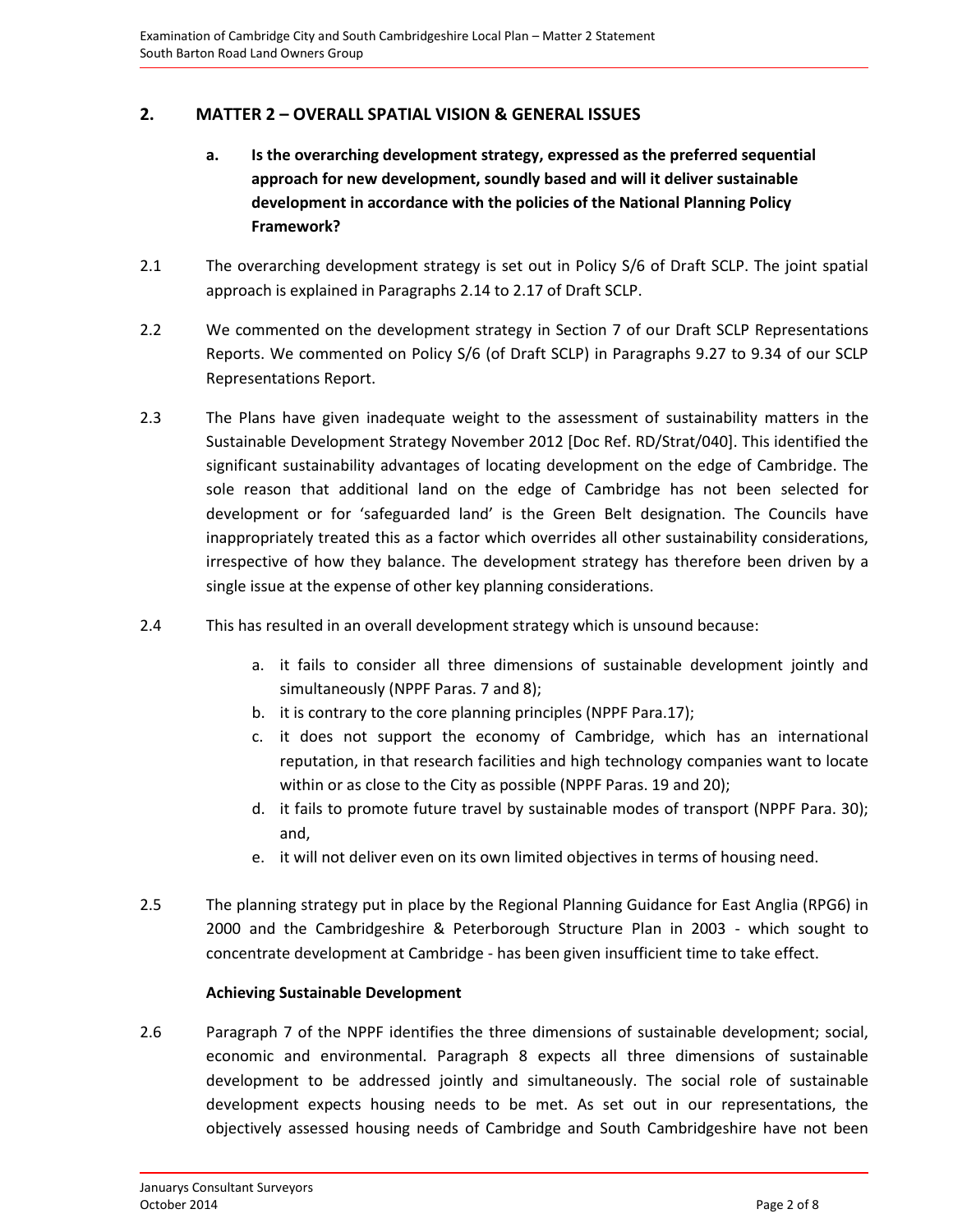identified in Draft SCLP (or indeed Draft CLP2014). The strategy fails to acknowledge the crucial link between housing and the economy in Cambridge. The economy of Cambridge is to a large extent based on the success of higher education, research facilities and high technology companies. These uses are focussed on and want and need to locate within or as close to Cambridge as possible, and this is unlikely to change during the plan period or for the foreseeable future. The people that work in those uses should be able to live close to where they work.

#### **Core Planning Principles**

2.7 Paragraph 17 of the NPPF identifies a set of core planning principles. The relevant principles relate to meeting development needs, protecting the natural environment, and directing development to locations which can be accessible by non-car modes of transport. Cambridge is and will continue to be the main focus for jobs in the area. The delivery of sustainable development should as a basic principle seek to locate housing close to where people work. Draft CLP2014 and Draft SCLP already make provision for development on previously developed land, but this is insufficient on its own to meet housing needs. Additional land for development should be allocated on the edge of Cambridge through Draft CLP2014 and Draft SCLP, with additional sites identified as 'safeguarded land' to meet future development needs. It is development on the edge of Cambridge  $-$  such as Land to the South of Barton Road  $$ which is likely to successfully encourage the use of public transport and cycling for journeys to work in the long term.

#### **Competitive Economy**

- 2.8 Paragraph 19 and 20 of the NPPF expects the planning system to support sustainable economic growth and to meet the development needs of business. The development strategy overemphasises the need to protect all of the existing Green Belt in the interests of quality of life and economic success in Cambridge. There is no evidence to demonstrate that somehow the economy would be damaged if some additional land was released from the Green Belt. Cambridge will continue to be the key focus for jobs and the economy both now and for the foreseeable future; the history of planning policy in the area over many years shows that whatever efforts are made to encourage employers to relocate outside Cambridge, research facilities and high technology companies want to locate within or as close to the City as possible. It is highly unlikely that such businesses would relocate to employment sites within the proposed new settlements.
- 2.9 Cambridge has an international reputation for higher education, research institutions and high technology businesses, and it is a driver of the UK economy. As such, development which supports those uses, including housing for students and key staff, should be actively supported through policies and strategic allocations in Draft SCLP. The development strategy promotes a dispersal strategy that seeks to direct development and housing in particular away from Cambridge. This approach will lead to an increase in in-commuting to Cambridge by car for job opportunities. A more sustainable strategy would be to direct development to sites on the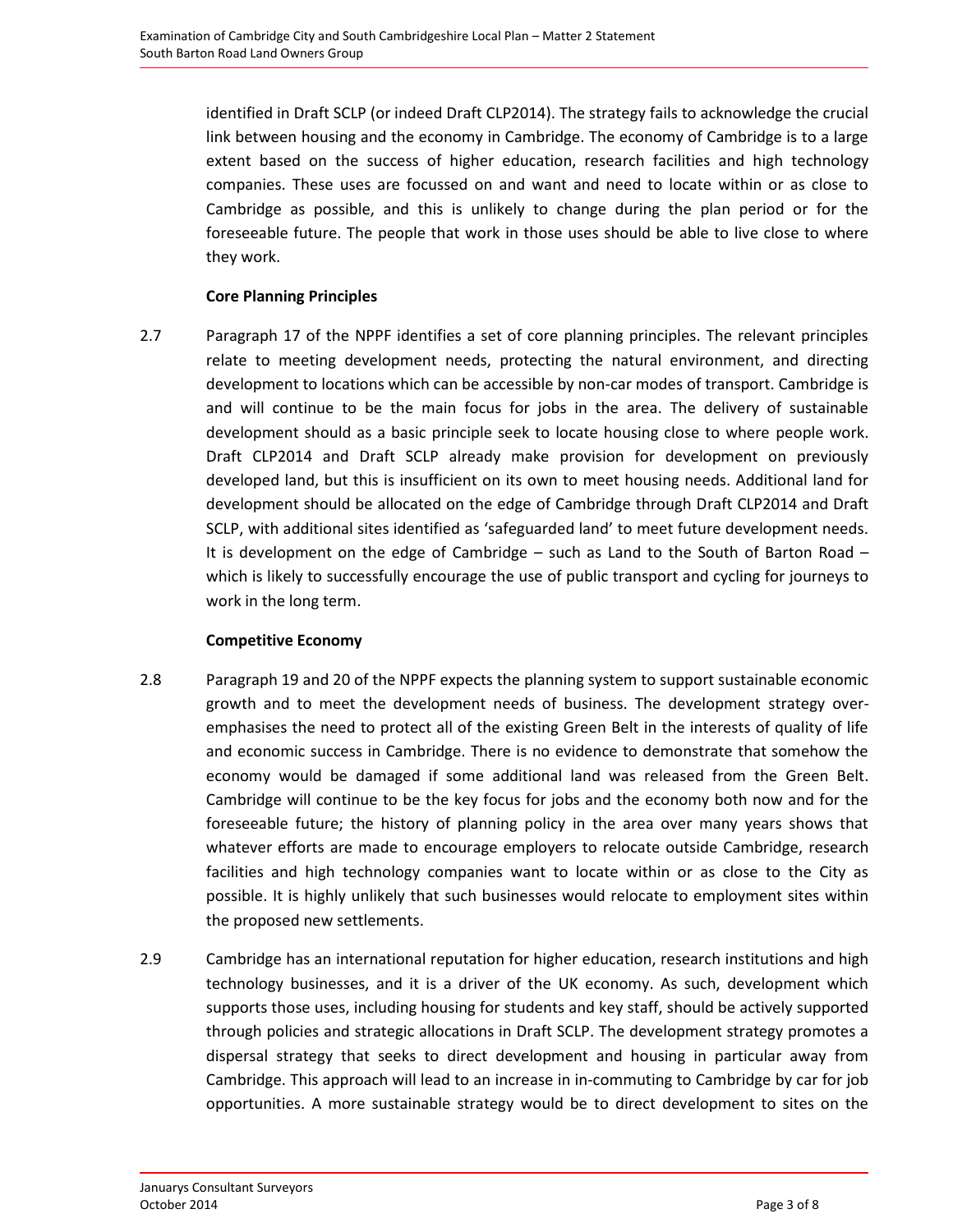edge of Cambridge which could be easily connected to the existing bus, cycle and footpath networks.

#### **Sustainable Transport**

- 2.10 Paragraph 30 of the NPPF seeks to reduce greenhouse gas emissions and reduce congestion by directing development to locations where sustainable modes of transport could be used. The decision to direct development away from Cambridge will lead to unsustainable travel patterns. The development strategy will increase congestion on the main routes into and out of Cambridge. It is only by identifying 'safeguarded land' on the edge of Cambridge – including Land to the South of Barton Road – which are likely to succeed in changing travel behaviour and encouraging the use of public transport and cycling for journeys to work in the future
- 2.11 In contrast, the car is likely to be the predominant means of travel to Cambridge from the proposed new settlements.

#### **Housing Supply**

- 2.12 Paragraph 47 of the NPPF seeks to *"boost significantly the supply of housing"* and *"meet in full, the objectively assessed needs for market and affordable housing"*. The objectively assessed need for housing will be addressed in Matter 3. In summary, the development strategy proposed in Draft SCLP (and in Draft CLP2014) does not seek to correctly identify or meet objectively assessed housing needs. This approach has negative consequences for the social dimension of sustainable development, and would not achieve the aim of making people's lives better.
- 2.13 A key component of the development strategy is the new settlements. The delivery of the proposed new settlements will be complex and they are likely to be subject to delays. The new settlements would require a substantial amount of on-site primary infrastructure as well as associated transport improvements to the edge of Cambridge at the start and in the early stages of development, and the funding required to meet the CIL/planning obligations requirement would also be substantial. The over-reliance on new settlements is a flawed strategy. There is a lack of evidence to support the deliverability assumptions used for the proposed new settlements.

#### **Green Belt**

- 2.14 Paragraphs 84 of the NPPF expects the Green Belt boundaries to take account of the need to promote sustainable patterns of development, and the consequences for sustainable development of those boundaries. Paragraph 85 deals with the process of defining Green Belt boundaries, and sets out a series of criteria to be met. The relevant criteria for land South of Barton Road are as follows:
	- $\bullet$  1<sup>st</sup> bp: ensure consistency with the development strategy for meeting identified requirements for sustainable development;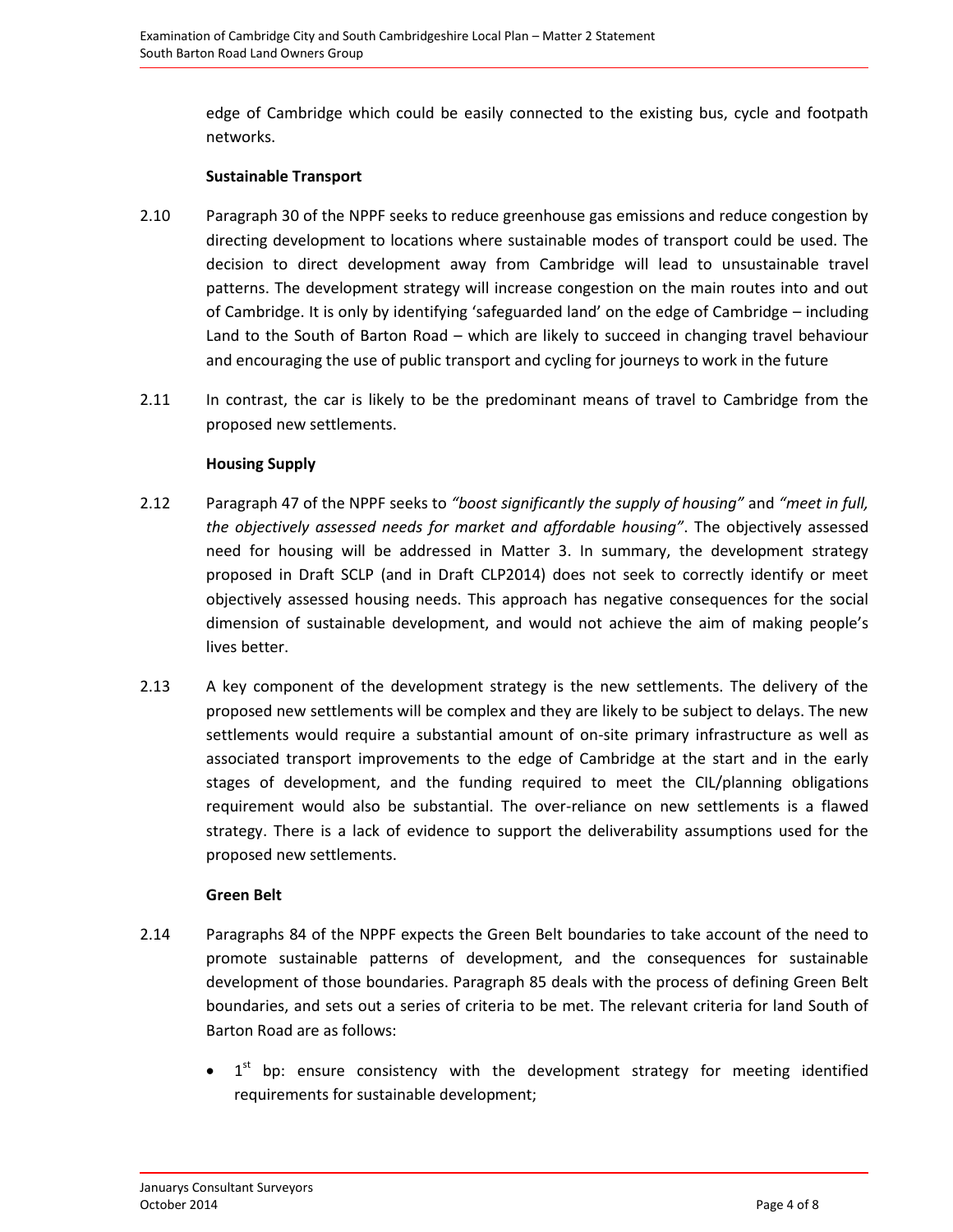- $\bullet$  3<sup>rd</sup> bp: identify areas of 'safeguarded land' between the urban area and the Green Belt, to meet longer-term development needs;
- $\bullet$  4<sup>th</sup> bp: make it clear that 'safeguarded land' should only be developed following a local plan review; and
- $\bullet$  5<sup>th</sup> bp: seek to ensure that Green Belt boundaries will not need to be altered at the end of the development plan period.
- 2.15 The Green Belt has been incorrectly treated as a near absolute constraint, when in fact it is a planning policy tool which can and should be varied to meet development needs provided that can be achieved without undermining the purpose of the wider Cambridge Green Belt. The failure to properly consider a comprehensive review of the Green Belt to meet development needs has resulted in the decision to direct development away from Cambridge towards new settlements. The designation of the Green Belt cannot be separated from meeting development needs including long term needs beyond the plan period.
- 2.16 The Councils have failed to consider or identify 'safeguarded land' in Draft SCLP to meet longer term development needs. Cambridge will continue to be the key focus for jobs and the economy both now and for the foreseeable future, and there will be a need for housing and affordable housing in Cambridge and South Cambridgeshire beyond the plan period. It is not stated, but should be expected, that any land identified as safeguarded must be available for development. The availability of Cambridge Airport for residential development in the future is uncertain for the following reasons: the Airport is operational; it will be difficult to find a suitable and available site for the Airport to relocate to; and, the range of airline operators and available flight destinations from the Airport has expanded within the last couple of years.
- 2.17 In Paragraphs 8.25 to 8.29 of our Draft SCLP Representations Report we highlighted the outcome of the Bath & North East Somerset examination. In September 2013, the Inspector published an Interim Note which raised concerns about the permanence of the Bath Green Belt boundary in the long term because of the failure of the Council to identify 'safeguarded land'. In June 2014, the Inspector published his final report which recommended modifications to the Core Strategy to remove additional land from the Green Belt for 'safeguarded land'.
- 2.18 The failure to identify available 'safeguarded land' in Draft SCLP to meet longer term development needs means that the Green Belt boundary has no permanence and will not endure beyond the plan period.
- 2.19 The technical studies prepared in support of these representations demonstrate that there are no significant constraints to development at Land to the South of Barton Road. It is development on the edge of Cambridge – such as Land off Barton Road – which is likely to successfully encourage the use of public transport and cycling for journeys to work. The longer term development of the site could provide a highly sustainable addition to Cambridge, whilst safeguarding the important characteristics on the western edge of the City. The long term involvement of the Colleges will ensure the on-going commitment to the quality of the environment, and the management of the built environment and green estate.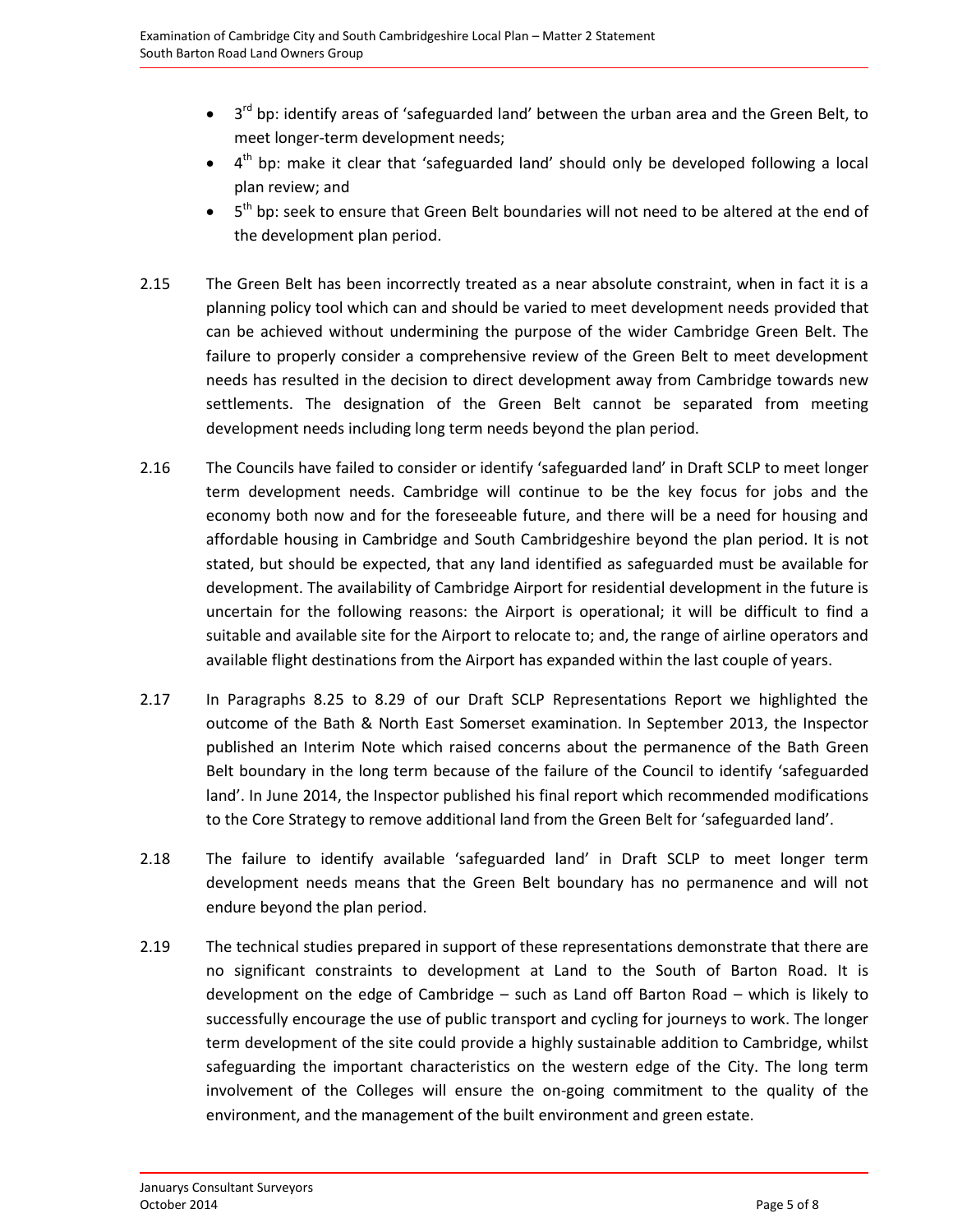2.20 We request that Land to the South of Barton Road is identified as 'safeguarded' land to meet future development needs beyond the plan period.

#### **b. Is it clear what other strategic options were considered and why were they dismissed?**

- 2.21 A range of strategic options were considered, but the reasons for rejection of clearly the most appropriate strategy for the plan areas i.e. greater focus on growth at the City was rejected on an inadequate basis. The Green Belt has been treated as an absolute and inflexible constraint irrespective of other considerations.
- 2.22 The failure to properly consider a comprehensive review of the Green Belt to meet development needs now or in the future has resulted in the inevitable decision to direct development away from Cambridge towards additional new settlements. This is demonstrated by the decision of Cambridge City Council and South Cambridgeshire District Council to reject potential Green Belt sites at second Issues & Options stage, before the development needs had been determined.
- 2.23 There has been no consideration or assessment of options for the release of land from the Green Belt for 'safeguarded land' through Draft SCLP (or Draft CLP2014). We commented on Policy SS/3 (Cambridge East) in Paragraphs 9.52 to 9.52 of our Draft SCLP Representations Report. It is proposed that part of the land at Cambridge East is identified as 'safeguarded land'. However, no other options for 'safeguarded land' were considered, and no assessment was made as to whether Cambridge East would be available after 2031.
- 2.24 The Green Belt is due to be examined in more detail in the second block of hearing sessions. We intend to comment on the issue of 'safeguarded land' at that time.

#### **c. Are the Plans founded on a robust and credible evidence base?**

2.25 No. We briefly comment on the evidence base as it relates to the overarching development strategy, because that evidence base will be examined in more detail in other Matters within this first block of hearing sessions or in the second and subsequent sessions.

#### **Housing**

- 2.26 The Councils assessment of need for housing is set out within Cambridgeshire County Council's Population, Housing and Employment Forecasts: Technical Report (April 2013) [Doc Ref. RD/Strat/080]. The Technical Report takes no account of market signals or the evidence of affordable housing need in drawing conclusions about housing needs. The Councils' evidence base is thus not compliant with either the NPPF or Planning Practice Guidance.
- 2.27 A key component the overarching development strategy is the delivery of new settlements, with development taking place towards the end of the plan period and beyond. There is no assessment in Draft SCLP of the deliverability or potential outcomes associated with a development strategy that is reliant on new settlements. Significant delays to the delivery of the new settlements and delayed or non-delivery of affordable housing cannot be acceptable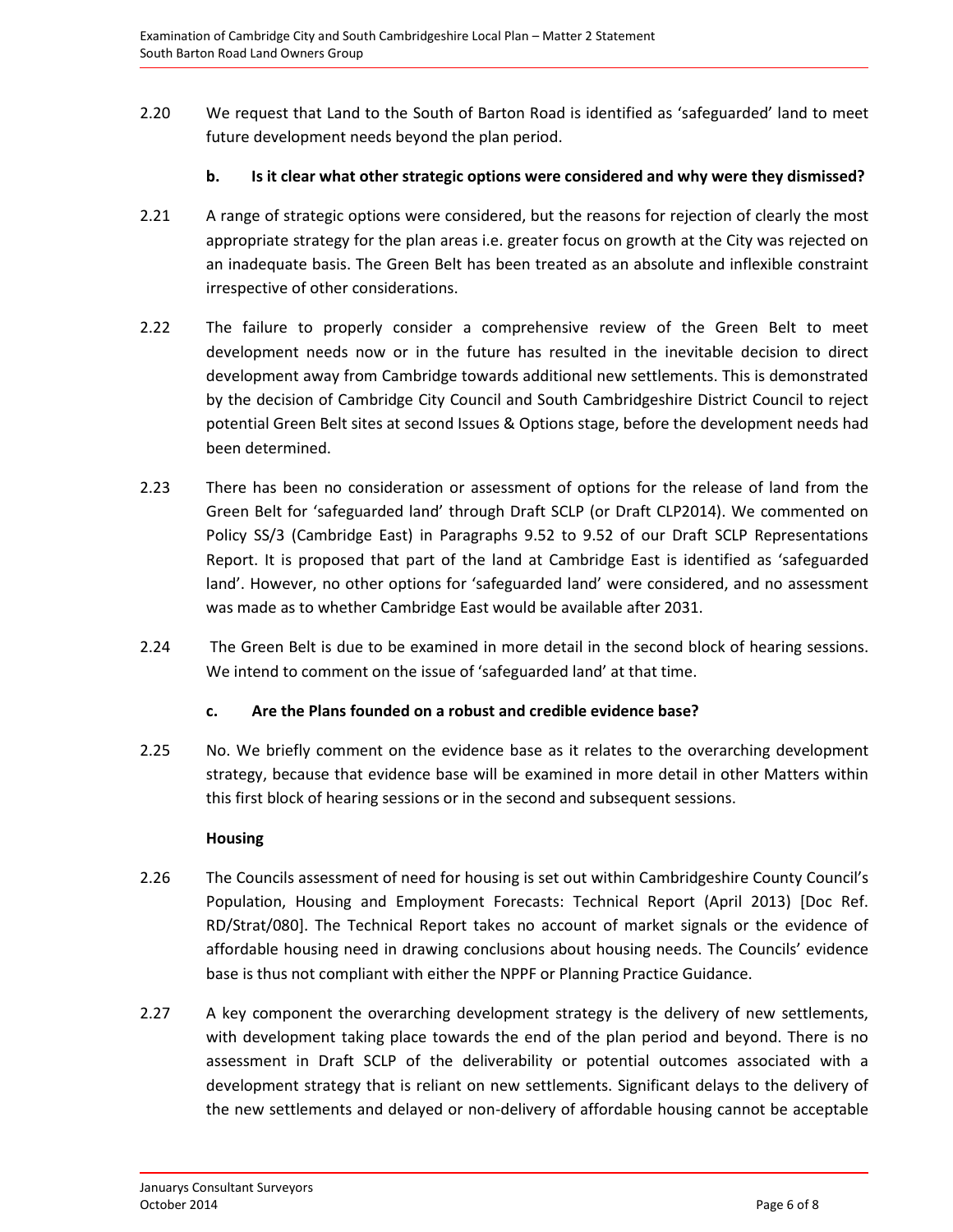outcomes, particularly in an area with a substantial need for both housing and affordable housing. The need for housing and affordable housing in Cambridge and South Cambridgeshire will continue beyond the plan period. Therefore, we conclude that the evidence to justify the over-reliance on new settlements is not robust or credible.

#### **Green Belt**

- 2.28 Draft SCLP is based on a development strategy which effectively concludes that Cambridge has limited growth potential i.e. it has reached its development limits and no more outward expansion should occur. The development strategy is also based on the assumption that each and every part of the setting of the City is so important that it outweighs the long term development needs of Cambridge and the surrounding area. This approach is completely inappropriate for Cambridge, which has an international reputation for higher education, research institutions and high technology businesses, and is a driver of the UK economy. As set out above, the Green Belt is treated as the most important factor in determining the development strategy over-riding all other sustainability matters. The Green Belt has been incorrectly treated as a near absolute constraint, when in fact it is a planning policy tool which can and should be varied to meet development needs provided that can be achieved without undermining the purpose of the wider Cambridge Green Belt.
- 2.29 The Green Belt is due to be examined in more detail in the second block if hearing sessions. We intend to prepare hearing statements for those sessions. At this stage, we comment on the robustness of the evidence dealing with Green Belt matters, which in turn led to an overarching development strategy which treats the Green Belt as the most important matter. The 2012 Inner Green Belt Boundary Study is the Council's evidence base upon which it has decided whether there are areas of land on the edge of Cambridge which could be released from the Green Belt and allocated for development *'without significant harm to Green Belt purposes'*. Paragraph 80 of the NPPF identifies the five purposes of the Green Belt. The 2012 Inner Green Belt Study only considers the setting of historic towns  $(4<sup>th</sup>$  bp) and merging of neighbouring towns  $(2^{nd}$  bp) purposes, and incorrectly includes landscape character within the assessment process (which is not one of the purposes of the Green Belt). We conclude that the Inner Green Belt Study does not represent a robust or credible evidence base. There is no evidence submitted with Draft CLP2014 or Draft SCLP which assesses the concept of Cambridge as a 'compact city' and what this means in the context of Cambridge in the  $21<sup>st</sup>$ Century. Yet this is an aim of the overarching development strategy and the reason why additional land has not been released from the Green Belt. In our opinion, Cambridge would continue to be a compact city even if additional land was released from the Green Belt in the south western edge of the City.
- 2.30 As set out in (b) above, there has been no consideration or assessment of options for the release of land from the Green Belt for 'safeguarded land'. It is proposed that part of the land at Cambridge East is identified as 'safeguarded land' – see Policy SS/3 in Draft SCLP. The consideration of potential options for 'safeguarded land' was not part of the 2012 Inner Green